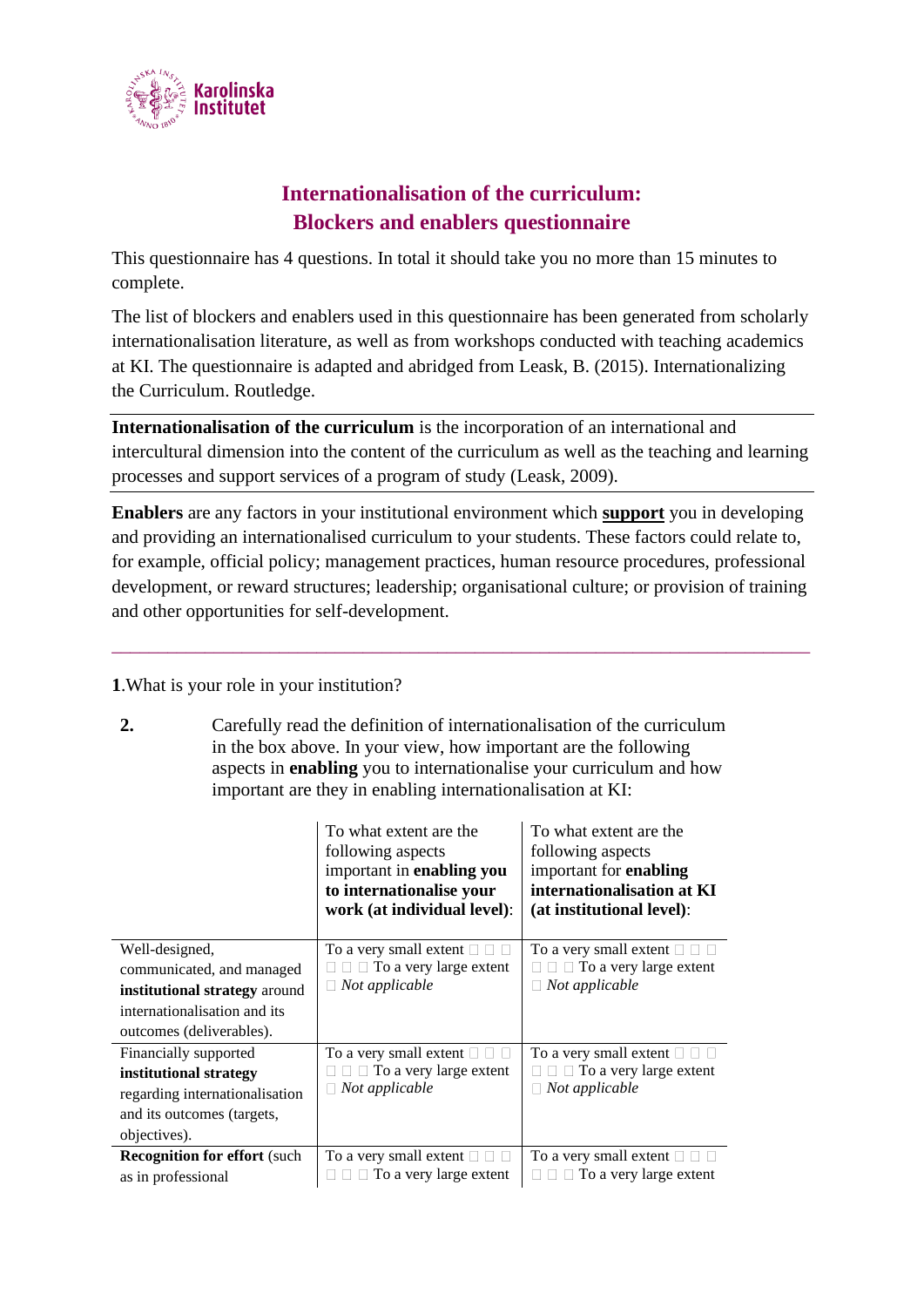

| development, promotion                            | $\Box$ Not applicable                                                                    | $\Box$ Not applicable                                                                    |
|---------------------------------------------------|------------------------------------------------------------------------------------------|------------------------------------------------------------------------------------------|
| procedures, recruitment                           |                                                                                          |                                                                                          |
| procedures, financial reward).                    |                                                                                          |                                                                                          |
| Appropriate workload<br>allocation for curriculum | To a very small extent $\square \square \square$<br>$\Box$ $\Box$ To a very large extent | To a very small extent $\square \square \square$<br>$\Box$ $\Box$ To a very large extent |
| integration and                                   | $\Box$ Not applicable                                                                    | $\Box$ Not applicable                                                                    |
| development                                       |                                                                                          |                                                                                          |
| Academic staff are                                | To a very small extent $\square \square \square$                                         | To a very small extent $\square \square \square$                                         |
| encouraged and supported to                       | $\Box$ $\Box$ To a very large extent                                                     | $\Box$ $\Box$ To a very large extent                                                     |
| attend international                              | $\Box$ Not applicable                                                                    | $\Box$ Not applicable                                                                    |
| conferences, including                            |                                                                                          |                                                                                          |
| interdisciplinary and                             |                                                                                          |                                                                                          |
| interprofessional events.                         |                                                                                          |                                                                                          |
| Appropriate support from                          | To a very small extent $\square \square \square$                                         | To a very small extent $\square \square \square$                                         |
| the Unit for Teaching and                         | $\Box$ $\Box$ To a very large extent                                                     | $\Box$ $\Box$ To a very large extent                                                     |
| Learning (UoL) with practical                     | $\Box$ Not applicable                                                                    | $\Box$ Not applicable                                                                    |
| integration issues (workshops                     |                                                                                          |                                                                                          |
| on IoC, tailored training                         |                                                                                          |                                                                                          |
| courses and feedback).                            |                                                                                          |                                                                                          |
| Access to expertise in                            | To a very small extent $\square$ $\square$ $\square$                                     | To a very small extent $\square \square \square$                                         |
| internationalisation within KI                    | $\Box$ $\Box$ To a very large extent                                                     | $\Box$ $\Box$ To a very large extent                                                     |
| (GUA, people responsible for                      | $\Box$ Not applicable                                                                    | $\Box$ Not applicable                                                                    |
| internationalisation of                           |                                                                                          |                                                                                          |
| education, educational                            |                                                                                          |                                                                                          |
| developers).                                      |                                                                                          |                                                                                          |
| <b>Active collaboration with</b>                  | To a very small extent $\square \square \square$                                         | To a very small extent $\square$ $\square$                                               |
|                                                   |                                                                                          |                                                                                          |
| alumni and future                                 | $\Box$ $\Box$ To a very large extent                                                     | $\Box$ $\Box$ To a very large extent                                                     |
| employers.                                        | $\Box$ Not applicable                                                                    | $\Box$ Not applicable                                                                    |
| <b>Culturally diverse</b>                         | To a very small extent $\square \square \square$                                         | To a very small extent $\square$ $\square$                                               |
| course/programme teams                            | $\Box$ $\Box$ To a very large extent                                                     | $\Box$ To a very large extent<br>0.                                                      |
| and the opportunity for them                      | $\Box$ Not applicable                                                                    | $\Box$ Not applicable                                                                    |
| to work together to review                        |                                                                                          |                                                                                          |
| and develop curricula (e.g.,                      |                                                                                          |                                                                                          |
| teacher days).                                    |                                                                                          |                                                                                          |
| Leaders who are committed                         | To a very small extent $\square$ $\square$                                               | To a very small extent $\square \square \square$                                         |
| to internationalisation of the                    | $\Box$ $\Box$ To a very large extent                                                     | $\Box$ $\Box$ To a very large extent                                                     |
| curriculum at institutional,                      | $\Box$ Not applicable                                                                    | $\Box$ Not applicable                                                                    |
| study programme and                               |                                                                                          |                                                                                          |
| departmental level.                               |                                                                                          |                                                                                          |
| <b>Clear communication</b>                        | To a very small extent $\square$ $\square$                                               | To a very small extent $\square \square \square$                                         |
| around internationalisation                       | $\Box$ $\Box$ To a very large extent<br>$\Box$ Not applicable                            | $\Box$ $\Box$ To a very large extent<br>$\Box$ Not applicable                            |
| in strategic documents (such                      |                                                                                          |                                                                                          |
| as strategy 2030, UN Agenda                       |                                                                                          |                                                                                          |
| 2030, Swedish Inquiry for                         |                                                                                          |                                                                                          |
| Internationalisation of                           |                                                                                          |                                                                                          |
| Education and Research).                          |                                                                                          |                                                                                          |
| <b>Clearly communicated</b>                       | To a very small extent $\square \square \square$<br>$\Box$ $\Box$ To a very large extent | To a very small extent $\square \square \square$<br>$\Box$ $\Box$ To a very large extent |
| actions plans for the<br>internationalisation of  | $\Box$ Not applicable                                                                    | $\Box$ Not applicable                                                                    |
| education at KI.                                  |                                                                                          |                                                                                          |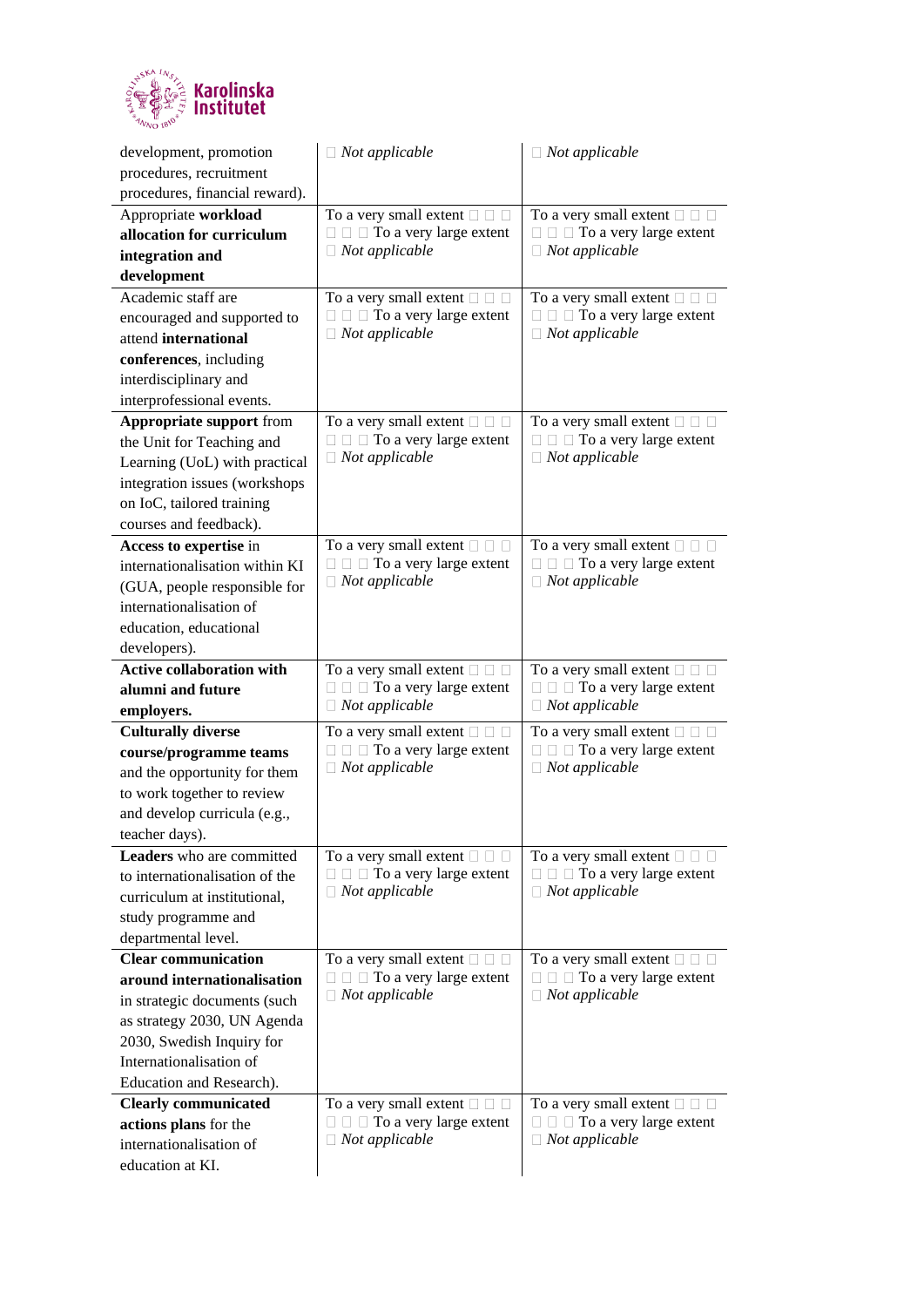

**Blockers** are factors that might **inhibit** you in developing and providing an internationalised curriculum.

**3.** Carefully read the definition of internationalisation of the curriculum in the box above. In your view, how important are the following aspects in **blocking** you from internationalising your curriculum and how important are they in blocking internationalisation at KI:

|                                                           | To what extent are the<br>following aspects blocking<br>you from developing an<br>internationalised<br>curriculum at local level: | To what extent do you<br>consider the following<br>aspects to be blockers for<br>internationalisation<br>applicable at KI at<br>institutional level: |
|-----------------------------------------------------------|-----------------------------------------------------------------------------------------------------------------------------------|------------------------------------------------------------------------------------------------------------------------------------------------------|
| Lack of an action plan to<br>ensure that KI Strategy 2030 | To a very small extent $\Box$ $\Box$<br>$\Box$ $\Box$ To a very large extent                                                      | To a very small extent $\Box$ $\Box$<br>$\Box$ $\Box$ To a very large extent                                                                         |
| is enacted in such a way as to                            | $\Box$ Not applicable                                                                                                             | $\Box$ Not applicable                                                                                                                                |
| have an impact on the                                     |                                                                                                                                   |                                                                                                                                                      |
| student experience and on                                 |                                                                                                                                   |                                                                                                                                                      |
| student learning.                                         |                                                                                                                                   |                                                                                                                                                      |
| Lack of clear                                             | To a very small extent $\square \square \square$                                                                                  | To a very small extent $\square \square \square$                                                                                                     |
| communication around                                      | $\Box$ $\Box$ To a very large extent                                                                                              | $\Box$ $\Box$ To a very large extent                                                                                                                 |
| internationalisation in                                   | $\Box$ Not applicable                                                                                                             | $\Box$ Not applicable                                                                                                                                |
| strategic documents (such as                              |                                                                                                                                   |                                                                                                                                                      |
| strategy 2030, UN Agenda                                  |                                                                                                                                   |                                                                                                                                                      |
| 2030, Swedish Inquiry for                                 |                                                                                                                                   |                                                                                                                                                      |
| Internationalisation of                                   |                                                                                                                                   |                                                                                                                                                      |
| Education and Research).                                  |                                                                                                                                   |                                                                                                                                                      |
| Lack of clearly                                           | To a very small extent $\square \square \square$<br>$\Box$ $\Box$ To a very large extent                                          | To a very small extent $\square$ $\square$<br>$\Box$ $\Box$ To a very large extent                                                                   |
| communicated action plans<br>for the internationalisation | $\Box$ Not applicable                                                                                                             | $\Box$ Not applicable                                                                                                                                |
| of education at KI.                                       |                                                                                                                                   |                                                                                                                                                      |
|                                                           |                                                                                                                                   | To a very small extent $\square$ $\square$ $\square$                                                                                                 |
| Lack of opportunities to work<br>together with culturally | To a very small extent $\square \square \square$<br>$\Box$ $\Box$ To a very large extent                                          | $\Box$ $\Box$ To a very large extent                                                                                                                 |
| diverse course/programme                                  | $\Box$ Not applicable                                                                                                             | $\Box$ Not applicable                                                                                                                                |
| teams to develop curricula.                               |                                                                                                                                   |                                                                                                                                                      |
| <b>Academic staff are not</b>                             | To a very small extent $\square \square \square$                                                                                  | To a very small extent $\square \square \square$                                                                                                     |
| encouraged or supported to                                | $\Box$ $\Box$ To a very large extent                                                                                              | $\Box$ $\Box$ To a very large extent                                                                                                                 |
| attend international                                      | $\Box$ Not applicable                                                                                                             | $\Box$ Not applicable                                                                                                                                |
| conferences, including                                    |                                                                                                                                   |                                                                                                                                                      |
| interdisciplinary and                                     |                                                                                                                                   |                                                                                                                                                      |
| interprofessional events.                                 |                                                                                                                                   |                                                                                                                                                      |
| Inappropriate workload                                    | To a very small extent $\square \square \square$                                                                                  | To a very small extent $\square \square \square$                                                                                                     |
| allocation for curriculum                                 | $\Box$ $\Box$ To a very large extent                                                                                              | $\Box$ $\Box$ To a very large extent                                                                                                                 |
| integration and                                           | $\Box$ Not applicable                                                                                                             | $\Box$ Not applicable                                                                                                                                |
| development                                               |                                                                                                                                   |                                                                                                                                                      |
| <b>Insufficient funding and</b>                           | To a very small extent $\Box$ $\Box$                                                                                              | To a very small extent $\Box$ $\Box$                                                                                                                 |
| support provided to enable                                | $\Box$ $\Box$ To a very large extent                                                                                              | $\Box$ $\Box$ To a very large extent                                                                                                                 |
| staff to attend international                             | $\Box$ Not applicable                                                                                                             | $\Box$ Not applicable                                                                                                                                |
| conferences, or participate in                            |                                                                                                                                   |                                                                                                                                                      |